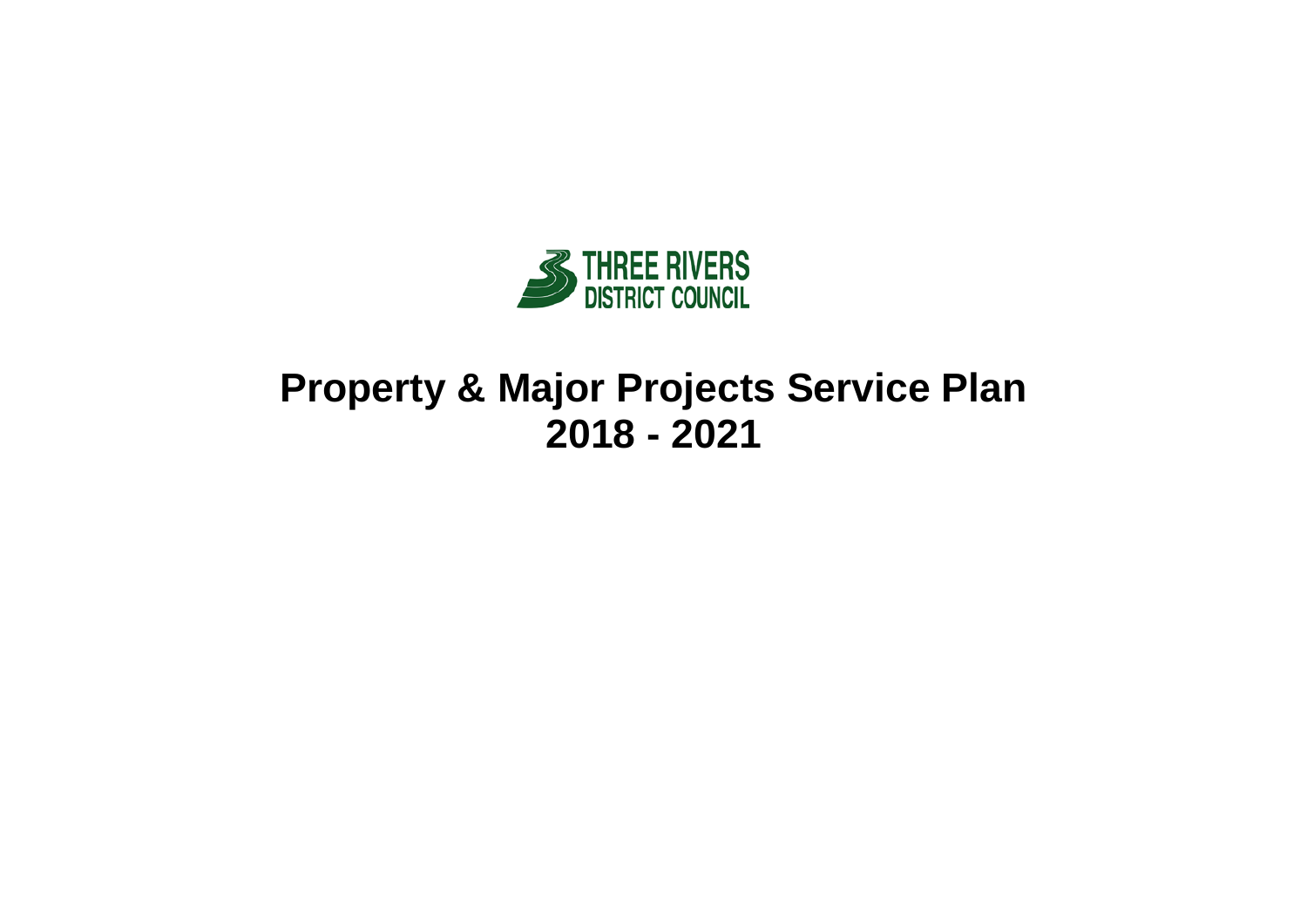### **CONTENTS**

| <b>Section</b>    |                                                              | Item | Page                     |
|-------------------|--------------------------------------------------------------|------|--------------------------|
|                   | Introduction                                                 |      | 3                        |
|                   | Inputs                                                       |      | 3                        |
| 1.1               | <b>Budgets</b>                                               |      | 3                        |
| 2                 | <b>Outputs and Outcomes</b>                                  |      | 4                        |
| 2.1<br>2.2<br>2.3 | Performance management<br>Projects<br><b>Risk Management</b> |      | 5<br>6<br>$\overline{9}$ |
|                   | <b>Version Control</b>                                       |      | 11                       |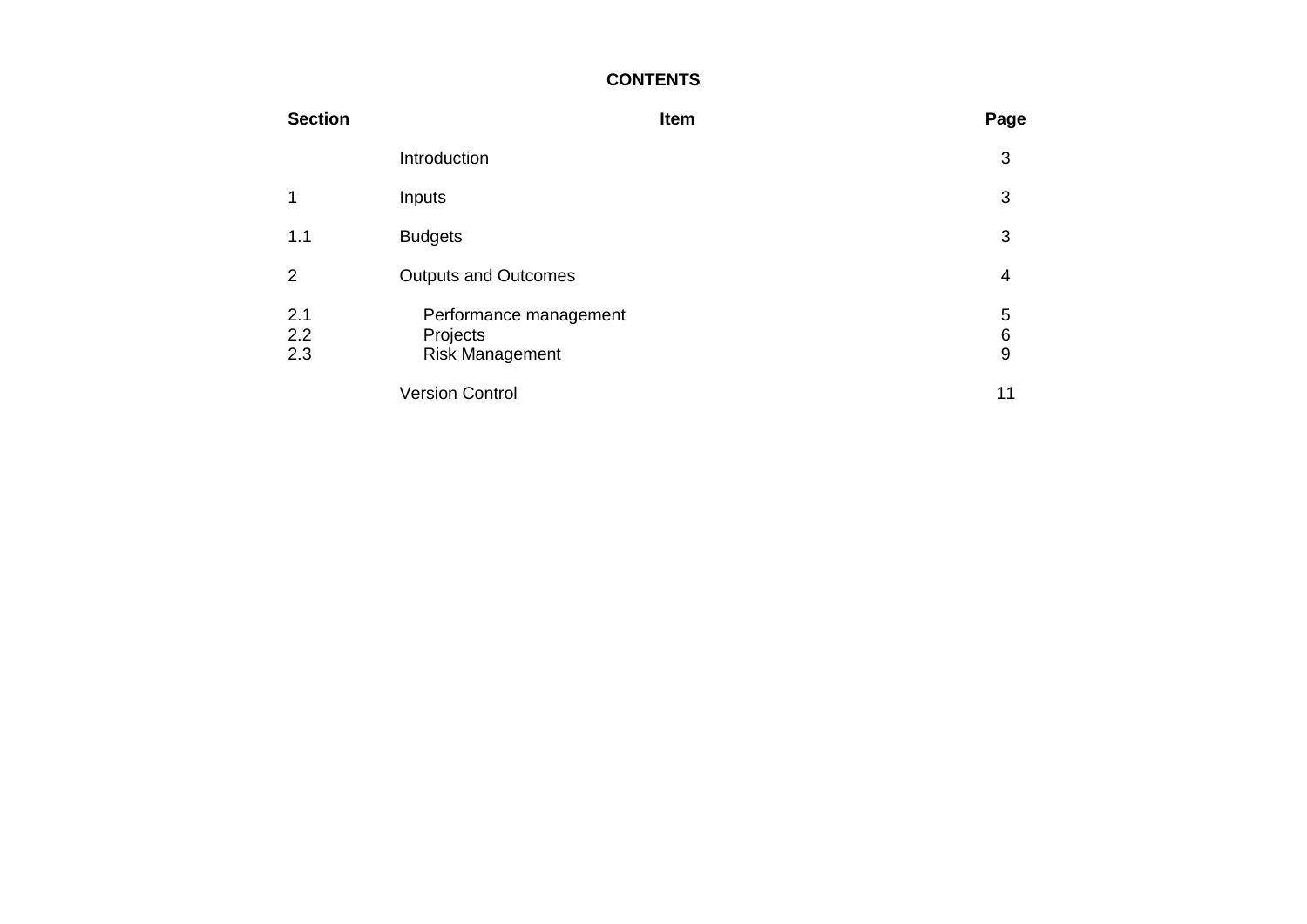### **INTRODUCTION**

The progress of this service plan will be monitored in the following ways:

- Through regular discussion at departmental management team (DMT) and Section Heads meetings and logged in the version control section of this document
- Performance indicator monitoring by the Council's Management Board on a quarterly basis
- By Committee reports twice a year (at the end of quarters two and four)
- By Reports to Policy and Resources Committee
- By regular reports to the SO Project Board and the Property Investment Board

Service Plans will be formally updated on an annual basis, taking into account internal and external influences arising from monitoring arrangements throughout the year.

#### **SECTION 1: INPUTS**

| 1.1<br><b>Budgets</b>                           |                   |                          |                   |
|-------------------------------------------------|-------------------|--------------------------|-------------------|
|                                                 | 2018/19<br>Latest | 2019/20<br><b>Latest</b> | 2020/21<br>Latest |
| Net Cost of Service (Direct cost / Income Only) | (1, 133, 350)     | (1,107,180)              | (1,020,730)       |

[Further financial analysis can be found by using this link](http://www.threerivers.gov.uk/egcl-page/budgets-2018-21)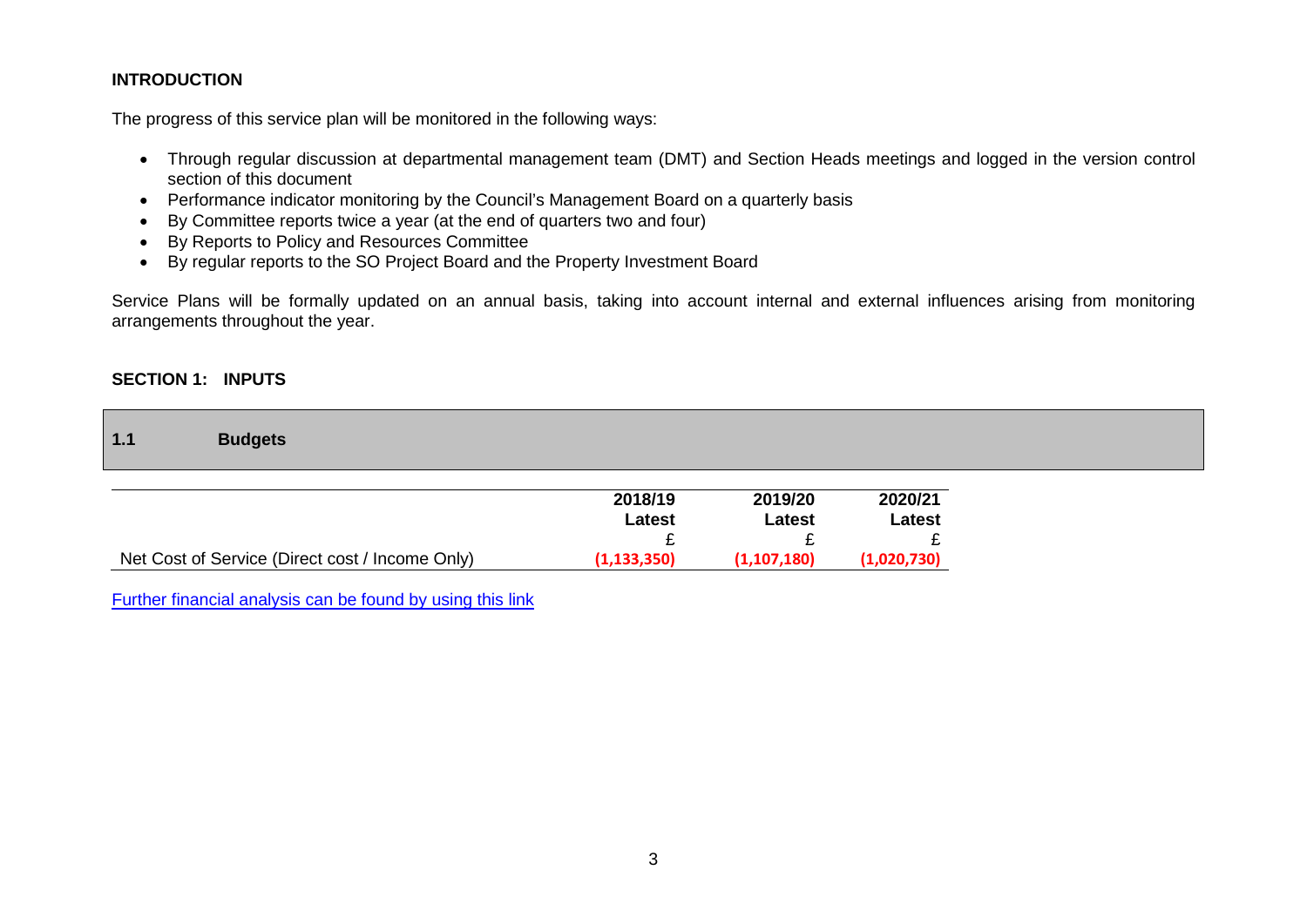### **SECTION 2: OUTPUTS AND OUTCOMES**

### **2.1 Performance management**

# **2.1.1 Contribution to the Councils' Strategic Aims and Objectives**

| <b>Strategic Plan</b>                                 | Strategic Plan objective (inc. ref)                                                                                                                                                                                                                                                                                                                                                                                                                                                                                                                                                                                                    | <b>Measure (including the reference)</b>                                                                                                 | <b>Target</b> |
|-------------------------------------------------------|----------------------------------------------------------------------------------------------------------------------------------------------------------------------------------------------------------------------------------------------------------------------------------------------------------------------------------------------------------------------------------------------------------------------------------------------------------------------------------------------------------------------------------------------------------------------------------------------------------------------------------------|------------------------------------------------------------------------------------------------------------------------------------------|---------------|
| <b>Priority theme</b><br><b>Better Neighbourhoods</b> | $1.1 - We$ want to maintain a high quality<br>neighbourhoods and reduce the<br>eco-footprint of the district                                                                                                                                                                                                                                                                                                                                                                                                                                                                                                                           | Support to small enterprises through Rivertech<br>We will support and enable the service<br>departments to meet these aims               |               |
| <b>Healthier Communities</b>                          | 2.1 We want to improve access to and<br>develop good quality housing                                                                                                                                                                                                                                                                                                                                                                                                                                                                                                                                                                   | Provide additional temporary accommodation in<br>the district. We will support and enable the service<br>departments to meet these aims. |               |
| <b>Our Values</b>                                     | Provides excellent customer care<br>$\bullet$<br>whilst providing great services as<br>efficiently as possible;<br>Addresses the shortage of housing<br>$\bullet$<br>needing<br>those<br>temporary<br>for<br>accommodation and those who have<br>not the means to pay market rates;<br>Promotes<br>"greener"<br>ways<br>0f<br>$\bullet$<br>delivering services, reducing<br>the<br>Eco-footprint of the district,<br>Increases its income through sound<br>$\bullet$<br>investment in order to provide the<br>services the local community wants;<br>Maintains the public realm in the<br>$\bullet$<br>ownership of the public sector. | CP05 - Satisfaction with Three Rivers District<br>Council<br>We will support and enable the service<br>departments to meet these aims.   |               |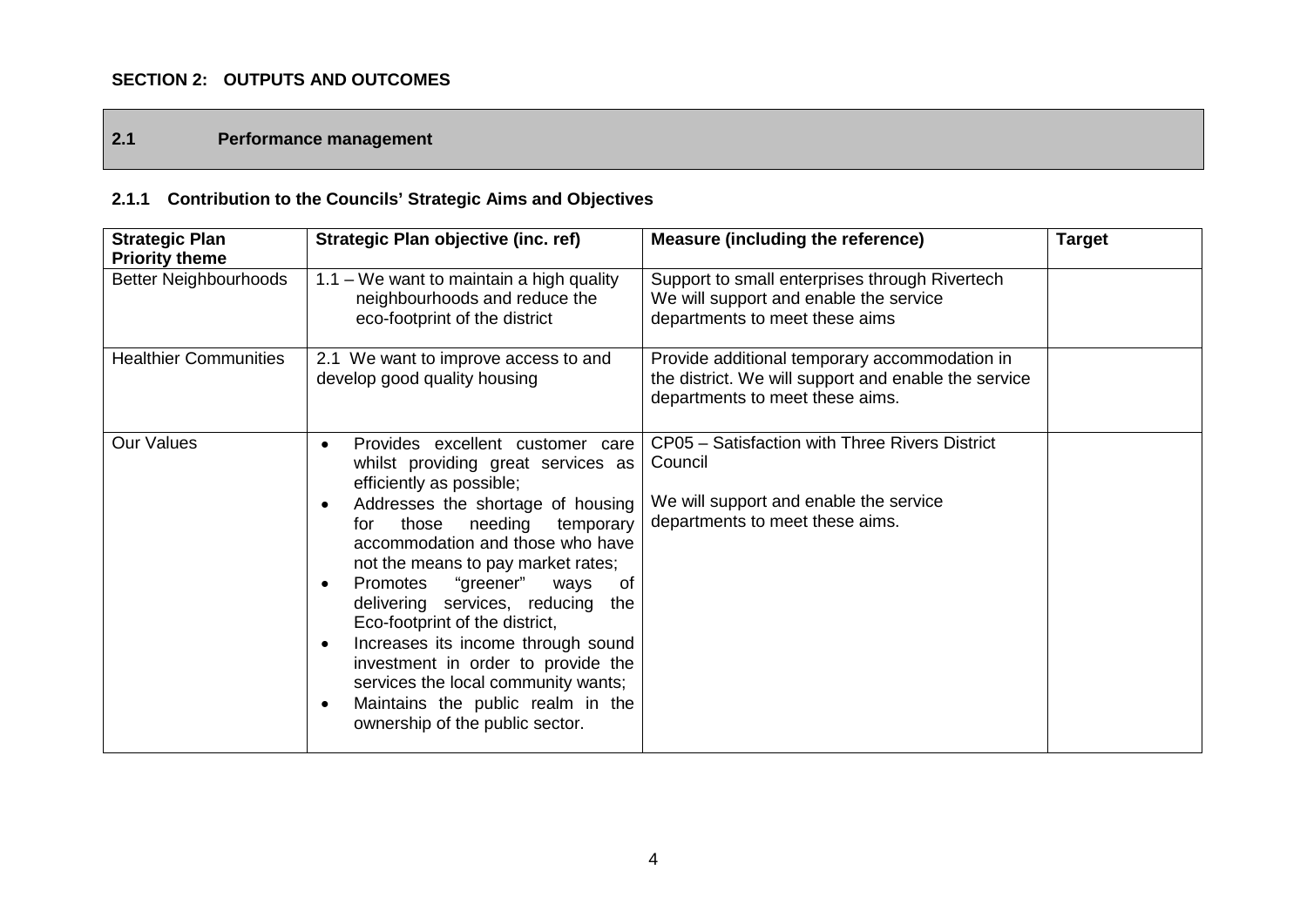### **2.1.2 Performance indicators**

Performance indicators are used to aid the decision making process as well as assess the efficiency and effectiveness of service delivery. The data that we use must be accurate, reliable and timely. To meet these requirements we have adopted the Audit Commission's Standards for Better Data Quality. Further details of the Council's commitment to data quality can be found in the Strategic Plan.

| Ref         | <b>Description</b>                                             | 2016/17<br><b>Actual</b> | 2017/18<br><b>Target</b> | 2018/19<br><b>Target</b> | 2019/20<br><b>Target</b> | 2020/21<br><b>Target</b> |
|-------------|----------------------------------------------------------------|--------------------------|--------------------------|--------------------------|--------------------------|--------------------------|
|             |                                                                |                          | (Current year)           | (Next year)              |                          |                          |
| <b>PS01</b> | Staff Satisfaction with Office and Facility Services           | 90%                      | -                        | 90%                      | -                        | 90%                      |
| <b>PS04</b> | Provide additional temporary accommodation in the<br>district. | N/A                      | New                      | <b>TBA</b>               |                          |                          |
|             |                                                                |                          |                          |                          |                          |                          |
|             |                                                                |                          |                          |                          |                          |                          |
|             |                                                                |                          |                          |                          |                          |                          |
|             |                                                                |                          |                          |                          |                          |                          |
|             |                                                                |                          |                          |                          |                          |                          |
|             |                                                                |                          |                          |                          |                          |                          |
|             |                                                                |                          |                          |                          |                          |                          |
|             |                                                                |                          |                          |                          |                          |                          |
|             |                                                                |                          |                          |                          |                          |                          |
|             |                                                                |                          |                          |                          |                          |                          |
|             |                                                                |                          |                          |                          |                          |                          |
|             |                                                                |                          |                          |                          |                          |                          |
|             |                                                                |                          |                          |                          |                          |                          |
|             |                                                                |                          |                          |                          |                          |                          |

The Head of Property & Major Projects is responsible for the source data, data entry and checking the data. The purpose of collating this data is to ensure that our services improve.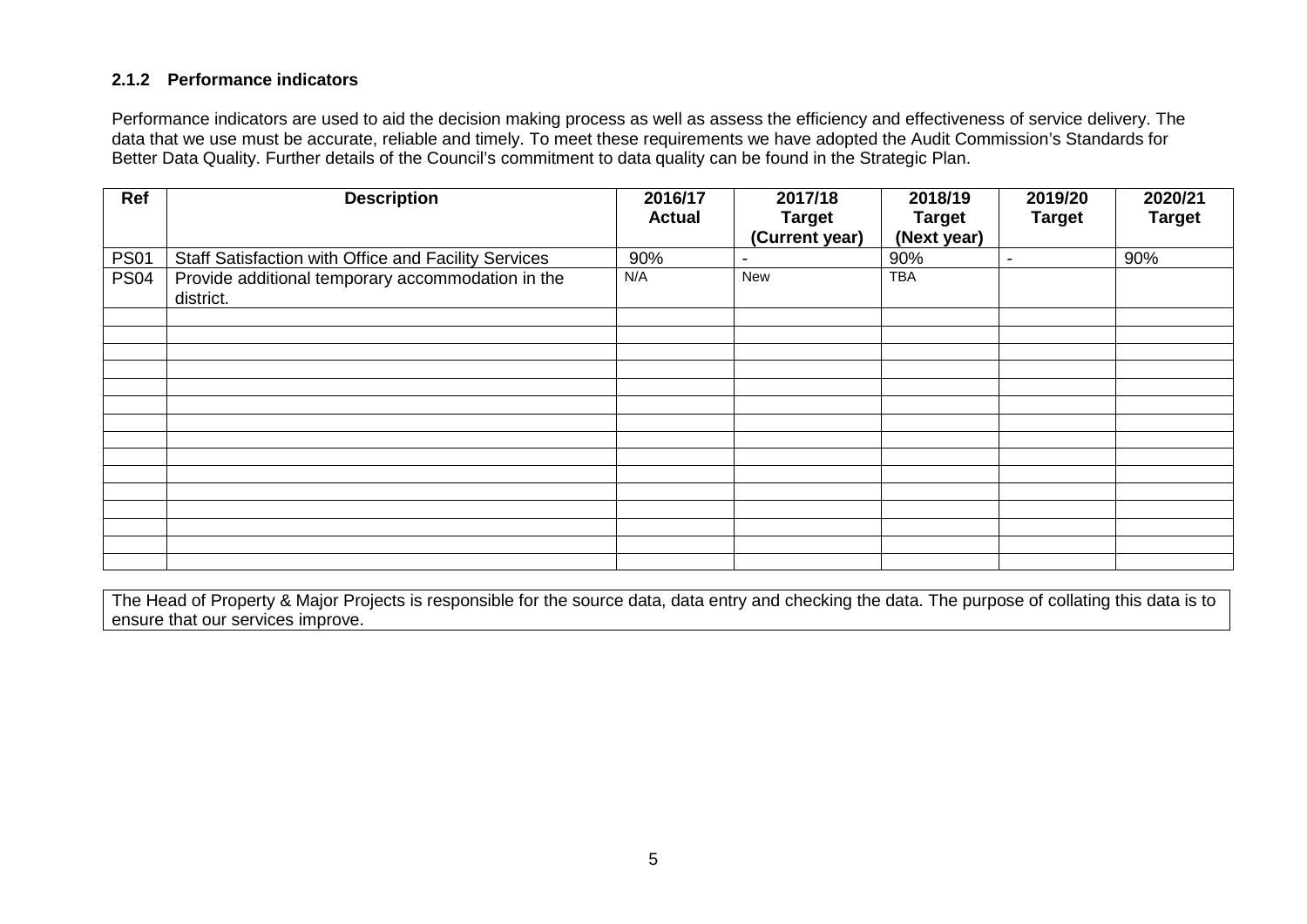## **2.2 Projects**

|                                        | <b>Project details</b>                                                                 |                                                                                                                                  | <b>Project timescales</b>                                                                                    |                                                   |
|----------------------------------------|----------------------------------------------------------------------------------------|----------------------------------------------------------------------------------------------------------------------------------|--------------------------------------------------------------------------------------------------------------|---------------------------------------------------|
| <b>Project title</b>                   | <b>Proposed outcome</b>                                                                | 2018/19                                                                                                                          | 2019/20                                                                                                      | 2020/21                                           |
| South Oxhey Initiative                 | Regeneration of the housing provision and<br>retail facilities in central South Oxhey. | Complete<br>Satellite Sites,<br>Phase 1A<br>(Bridlington Rd) &<br>1B (Station<br>Approach)                                       | Complete<br>development<br>of<br>Phase 2A & B.<br>Complete VP of<br>South Block.                             | Commence<br>development<br>of<br>the South Block. |
|                                        |                                                                                        | Commence<br>Phase 2 A & B<br>(Ox PH &North<br>block).                                                                            |                                                                                                              |                                                   |
|                                        |                                                                                        | Continue with<br>negotiations &<br>acquisitions of<br>units in South<br>Block in<br>preparation for<br>VP.                       |                                                                                                              |                                                   |
| South Oxhey leisure facility<br>review | To consider replacement for SJA pool at The<br>Centre.                                 | New operator<br>appointed.<br>Commence<br>Construction of<br>new facility at the<br>Centre and<br>alterations of<br>other venues | Complete<br>construction<br>of<br>new facility at the<br>Centre<br>and<br>of<br>alterations<br>other venues. |                                                   |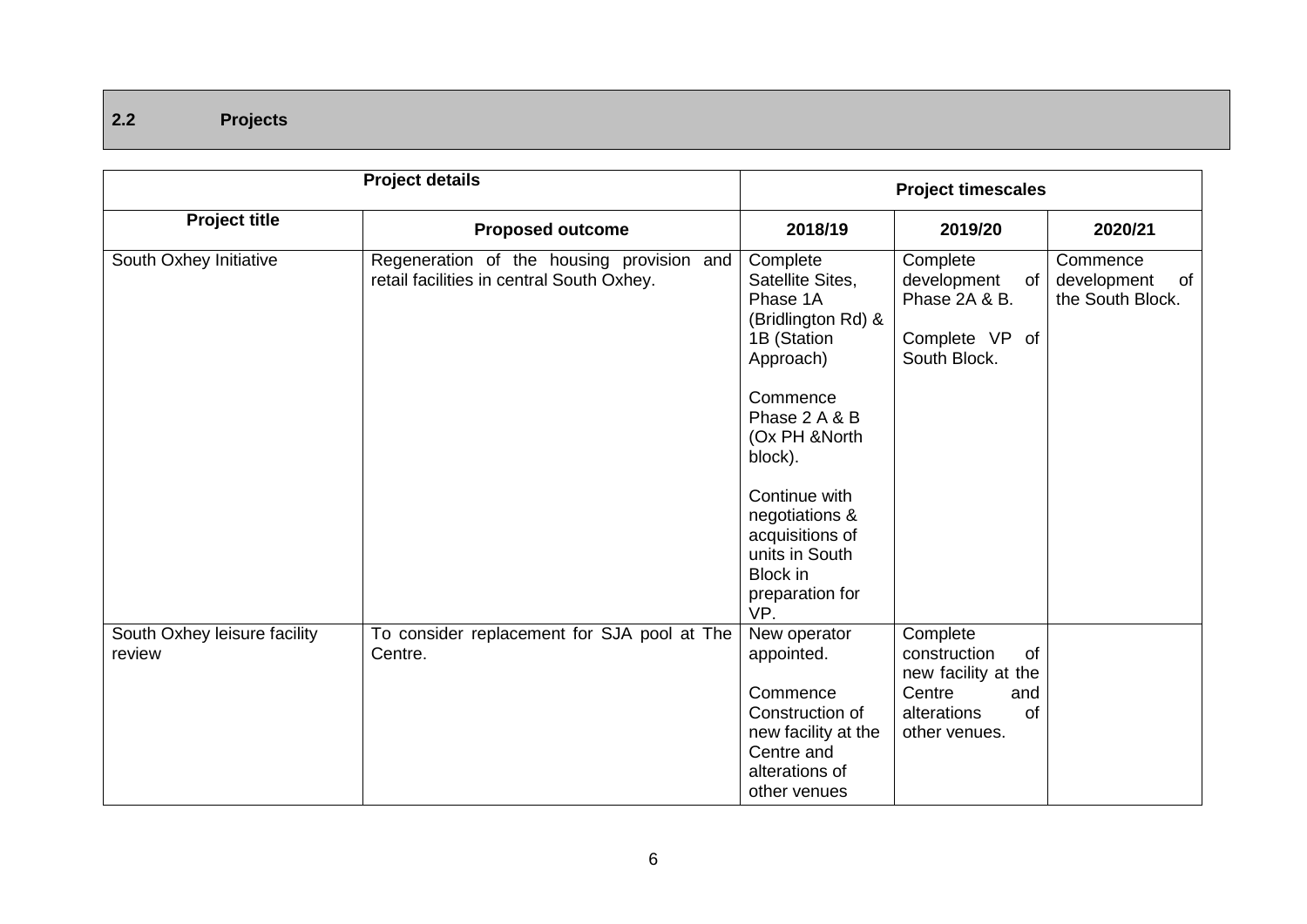| <b>BLYM Sailing Club</b>                                                                        | New Club building provided.                                                                                      | Commence<br>construction of<br>new building.                                                          | Completion<br>of<br>building.                                         |                                                                  |
|-------------------------------------------------------------------------------------------------|------------------------------------------------------------------------------------------------------------------|-------------------------------------------------------------------------------------------------------|-----------------------------------------------------------------------|------------------------------------------------------------------|
| <b>Thrive Homes Asbestos</b><br>Indemnity                                                       | Determine annual liabilities under the current<br>agreement between TRDC & Thrive as<br>determined at Mediation. | Agree annual<br>liability and future<br>budget<br>requirement                                         | Agree annual<br>liability and future<br>budget<br>requirement         | Agree<br>annual<br>liability and future<br>budget<br>requirement |
| <b>Health Hub</b>                                                                               | Creation of a Health hub in South Oxhey                                                                          | Ongoing<br>negotiations with<br>HCC and funding<br>arrangements.                                      |                                                                       |                                                                  |
| Replace all internal lighting at<br>Three Rivers House with<br>energy efficient LED flat panels | existing Systems - More energy<br>Upgrade<br>efficient                                                           | Items procured<br>and roll out<br>started                                                             | Complete                                                              |                                                                  |
| <b>Property Investment</b><br>Opportunities                                                     | Modular homes in locations around the district<br>for Temporary Accommodation, Bury Lane and<br>other sites      | Commence<br>design, planning<br>procurement &<br>construction in<br>conjunction with<br>Housing team. | Complete subject<br>to planning<br>process for each<br>location.      |                                                                  |
| <b>Property Investment</b><br>Opportunities                                                     | Purchase of properties for the Private Rental<br>Sector.                                                         |                                                                                                       |                                                                       |                                                                  |
| Parking bay programme                                                                           | Continue installation of Parking Bay Schemes                                                                     | Commence<br>design, planning<br>procurement of<br>bays.                                               | Complete but will<br>be subject to<br>growing requests/<br>locations. |                                                                  |
| Repainting of the external fire<br>escapes                                                      | Resurface and repaint all external fire escapes<br>at Three Rivers House                                         | Complete works                                                                                        |                                                                       |                                                                  |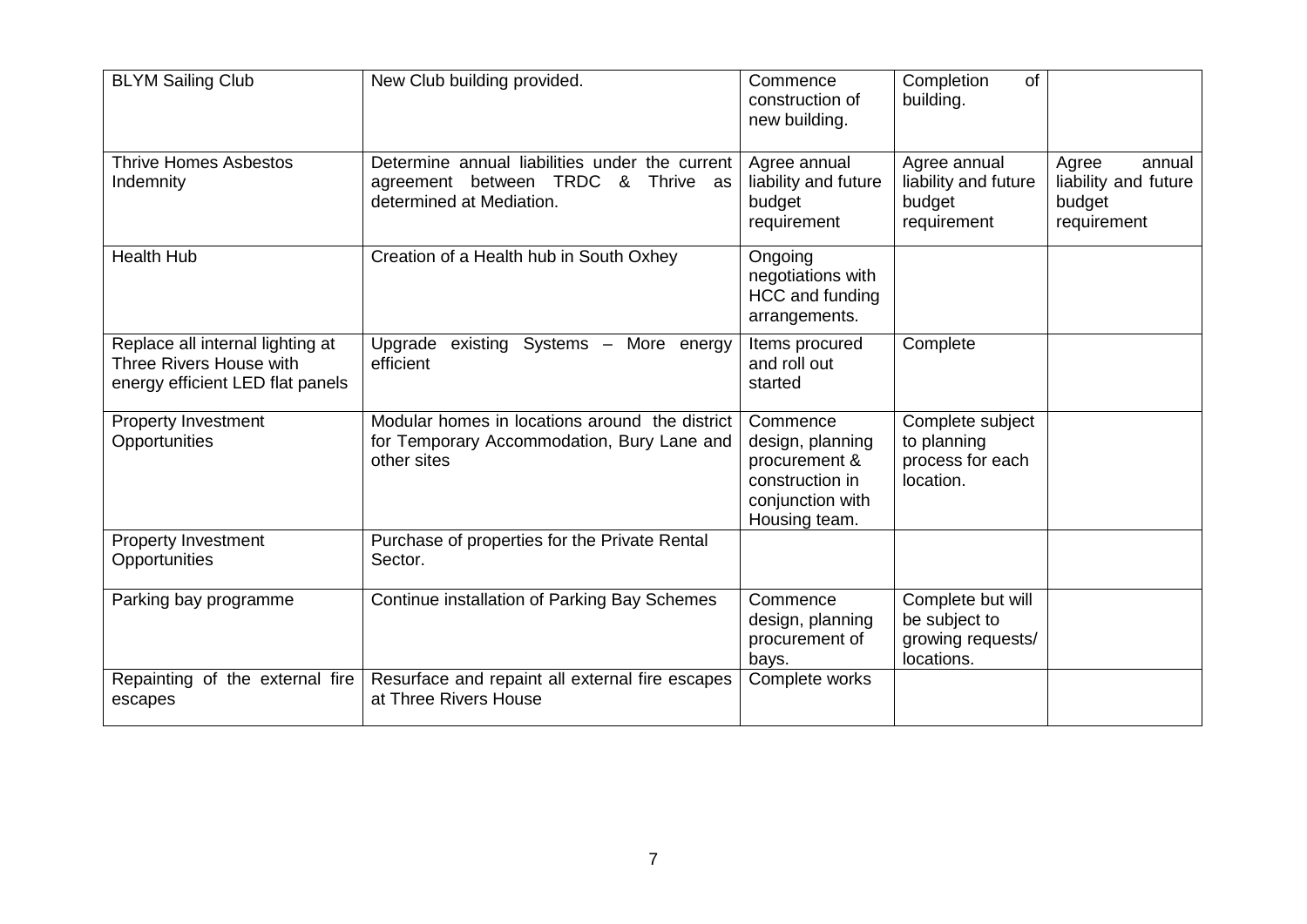| Toilets<br>Refurbishment of<br>at<br><b>Three Rivers House</b>   | Renew all toilets within Three Rivers House                                                | On $-going$<br>project.<br>Contractor<br>procured and a<br>schedule of works<br>completed | On $-going$<br>project.<br>Contractor<br>procured and a<br>schedule of works<br>completed | Complete works |
|------------------------------------------------------------------|--------------------------------------------------------------------------------------------|-------------------------------------------------------------------------------------------|-------------------------------------------------------------------------------------------|----------------|
| Rationalisation<br>Office  <br>of<br>facilities and use of space | Review of how the space within Three Rivers<br>House is used. Changes to working practices | Review options                                                                            | Complete and<br>implement<br>change                                                       |                |
| Garage Programme                                                 | Refurbish of garages within the District                                                   | Complete<br>remaining garage<br>units requiring<br>refurbishment                          |                                                                                           |                |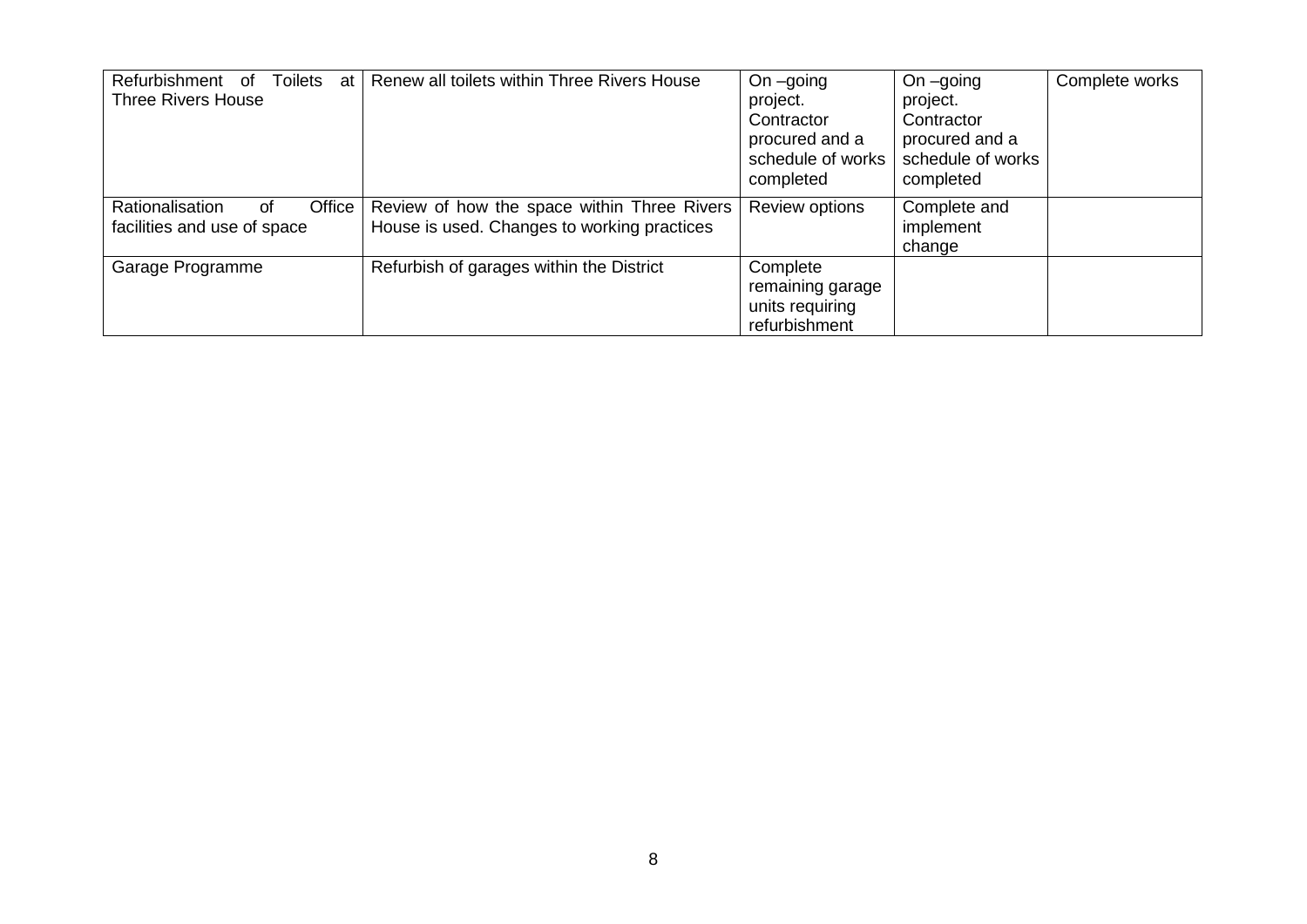## **2.3 Risk Management**

### **RISK REGISTER**

|                  | Service Plan: Property and Major Projects 2018-21 |                           |                |                |                |  |                                                |  |                            |  |                          |
|------------------|---------------------------------------------------|---------------------------|----------------|----------------|----------------|--|------------------------------------------------|--|----------------------------|--|--------------------------|
|                  | <b>Risk</b>                                       | Impact                    | Impact         |                | Likelihood     |  | <b>Reason for Assessment</b>                   |  |                            |  |                          |
| <b>Risk</b>      |                                                   |                           | Classification |                | Classification |  |                                                |  |                            |  |                          |
| Ref              | <b>Brief Description - Title</b>                  | See Impact Table          | See Impact     |                | See Likelihood |  | Use this box to describe how                   |  |                            |  |                          |
|                  | of Risk                                           |                           | Table          |                | Table          |  | the score has been derived                     |  |                            |  |                          |
|                  | a) Common Risks - shared across the whole section |                           |                |                |                |  |                                                |  |                            |  |                          |
|                  | Insufficient staff                                | <b>Service Disruption</b> |                | Ш              |                |  | Significant service                            |  | <b>Requires Treatment</b>  |  | Yes                      |
|                  |                                                   | <b>Financial Loss</b>     |                |                | D              |  | disruption would occur if                      |  | <b>Last Review Date</b>    |  | 27/9/17                  |
|                  |                                                   | Reputation                |                | II             |                |  | there were insufficient staff.                 |  | <b>Next Milestone Date</b> |  | 28/2/18                  |
|                  |                                                   | Legal Implications        |                |                |                |  | Priority services are                          |  | <b>Next Review Date</b>    |  | 31/3/18                  |
|                  |                                                   | People                    |                |                |                |  | identified in the Service                      |  | Date Closed                |  |                          |
| Continuity Plan. |                                                   |                           |                |                |                |  |                                                |  |                            |  |                          |
| $\overline{2}$   | <b>Total failure of ICT</b>                       | <b>Service Disruption</b> |                | Ш              |                |  | Some services could                            |  | <b>Requires Treatment</b>  |  | Yes                      |
|                  | systems                                           | <b>Financial Loss</b>     |                |                | E              |  | continue without access to                     |  | <b>Last Review Date</b>    |  | 27/9/17                  |
|                  |                                                   | Reputation                |                | $\mathbf{III}$ |                |  | ICT systems for a short                        |  | <b>Next Milestone Date</b> |  | 28/2/18                  |
|                  |                                                   | Legal Implications        |                |                |                |  | period. Priority services are                  |  | <b>Next Review Date</b>    |  | 31/3/18                  |
|                  |                                                   | People                    |                |                |                |  | identified in the Service                      |  | Date Closed                |  | $\overline{\phantom{a}}$ |
|                  |                                                   |                           |                |                |                |  | Continuity Plan and<br>Disaster Recovery Plan. |  |                            |  |                          |
| 3                | Loss of accommodation                             | <b>Service Disruption</b> |                | Ш              |                |  | Property Services could not                    |  | <b>Requires Treatment</b>  |  | Yes                      |
|                  |                                                   | <b>Financial Loss</b>     |                |                | E              |  | operate without access to                      |  | <b>Last Review Date</b>    |  | 27/9/17                  |
|                  |                                                   | Reputation                |                | $\mathbf{I}$   |                |  | accommodation but other                        |  | <b>Next Milestone Date</b> |  | 28/2/18                  |
|                  |                                                   | Legal Implications        |                |                |                |  | services could operate from                    |  | <b>Next Review Date</b>    |  | 31/3/18                  |
|                  |                                                   | People                    |                |                |                |  | alternative locations.                         |  | Date Closed                |  |                          |
|                  |                                                   |                           |                |                |                |  | Priority services are                          |  |                            |  |                          |
|                  |                                                   |                           |                |                |                |  | identified in the Service                      |  |                            |  |                          |
|                  |                                                   |                           |                |                |                |  | Continuity Plan.                               |  |                            |  |                          |
| 4                | <b>Fraudulent Activity</b>                        | Service Disruption        |                |                |                |  | Procedures are in place                        |  | <b>Requires Treatment</b>  |  | <b>No</b>                |
|                  |                                                   | <b>Financial Loss</b>     |                | $\mathbf{I}$   | F              |  | and regularly audited                          |  | <b>Last Review Date</b>    |  | $\frac{27}{9/17}$        |
|                  |                                                   | Reputation                |                | III            |                |  |                                                |  | <b>Next Milestone Date</b> |  | 28/2/18                  |
|                  |                                                   | Legal Implications        |                |                |                |  |                                                |  | <b>Next Review Date</b>    |  | 31/3/18                  |
|                  |                                                   | People                    |                |                |                |  |                                                |  | Date Closed                |  |                          |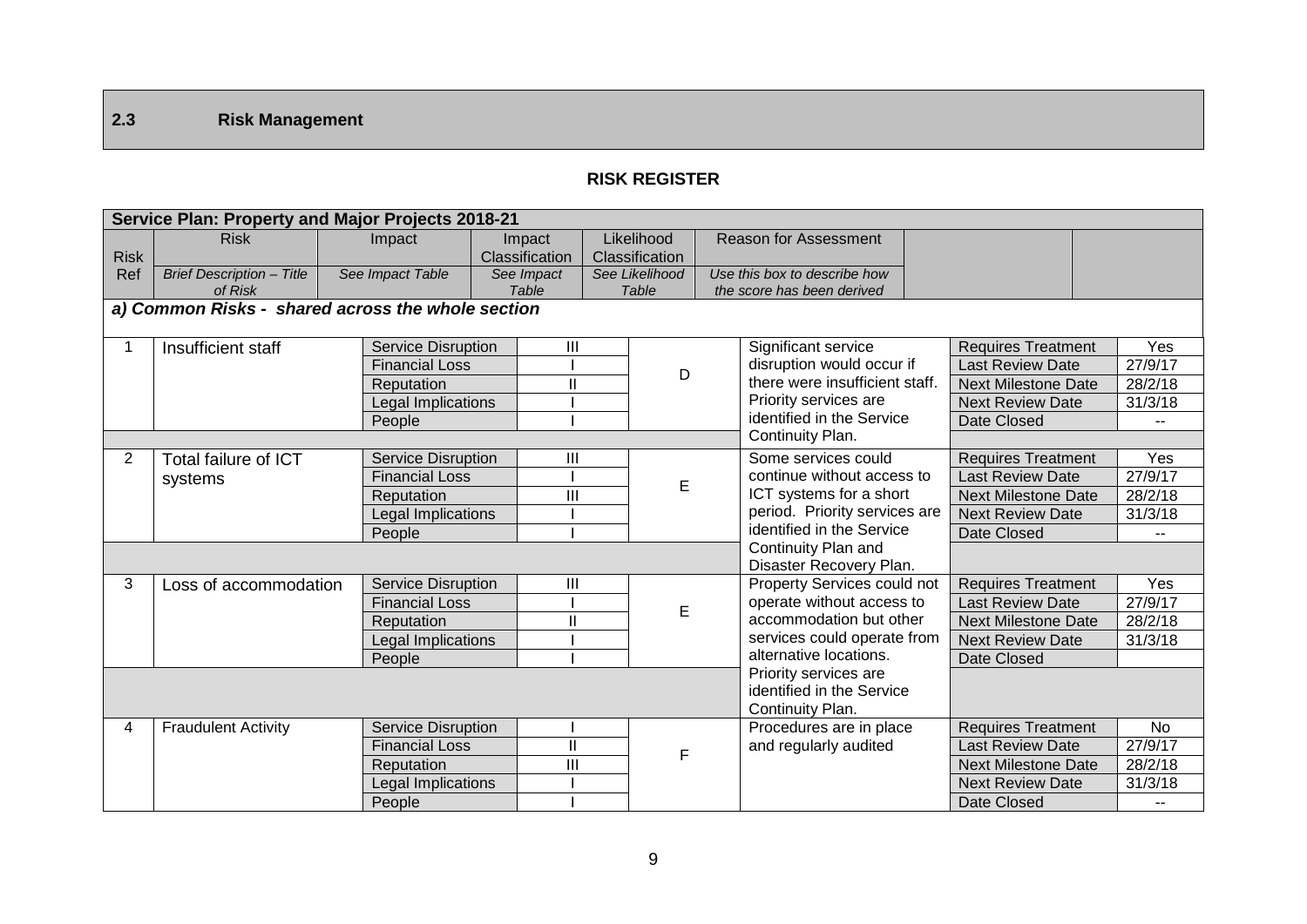|   | b) Property Service Risks       |                           |    |   |                                |                            |         |
|---|---------------------------------|---------------------------|----|---|--------------------------------|----------------------------|---------|
|   |                                 |                           |    |   |                                |                            |         |
| 5 | Failure of Royal Mail to        | <b>Service Disruption</b> | Ш  |   | Failure of the Royal Mail      | <b>Requires Treatment</b>  | No.     |
|   | deliver or collect mail         | <b>Financial Loss</b>     | II |   | service for a significant      | <b>Last Review Date</b>    | 27/9/17 |
|   |                                 | Reputation                | П. |   | period of time would           | <b>Next Milestone Date</b> | 28/2/18 |
|   |                                 | Legal Implications        |    |   | significantly disrupt services | <b>Next Review Date</b>    | 31/3/18 |
|   |                                 | People                    | II |   |                                | Date Closed                |         |
|   |                                 |                           |    |   |                                |                            |         |
| 6 | Failure to deliver the South    | Service Disruption        | IV |   | This is a key project for the  | <b>Requires Treatment</b>  | Yes     |
|   | <b>Oxhey Initiative Project</b> | <b>Financial Loss</b>     |    | D | Council. The business case     | Last Review Date           | 27/9/17 |
|   |                                 | Reputation                | Ш  |   | was reported and agreed        | <b>Next Milestone Date</b> | 28/2/18 |
|   |                                 | Legal Implications        |    |   | by Executive Committee in      | <b>Next Review Date</b>    | 31/3/18 |
|   |                                 | People                    |    |   | Jan 2012. Resolution to        | Date Closed                |         |
|   |                                 |                           |    |   | redevelop district centre.     |                            |         |
|   |                                 |                           |    |   | Risk included on Council       |                            |         |
|   |                                 |                           |    |   | strategic risk register        |                            |         |

|          | $\overline{A}$ |  |  |      |  |  | Impact                             | Likelihood        |
|----------|----------------|--|--|------|--|--|------------------------------------|-------------------|
|          | B              |  |  |      |  |  | $V =$ Catastrophic $A = \geq 98\%$ |                   |
|          | $\sim$<br>ີ    |  |  |      |  |  | $IV = Critical$                    | $B = 75\% - 97\%$ |
| ිල<br>ර  | D              |  |  |      |  |  | III = Significant                  | $C = 50\% - 74\%$ |
| Likeliho | E<br>-         |  |  | 2, 3 |  |  | $II = Marginal$                    | $D = 25\% - 49\%$ |
|          | Е              |  |  |      |  |  | $I = Negligible$                   | $E = 3\% - 24\%$  |
|          |                |  |  | Ш    |  |  |                                    | $F = \leq 2\%$    |
|          | Impact         |  |  |      |  |  |                                    |                   |
|          |                |  |  |      |  |  |                                    |                   |